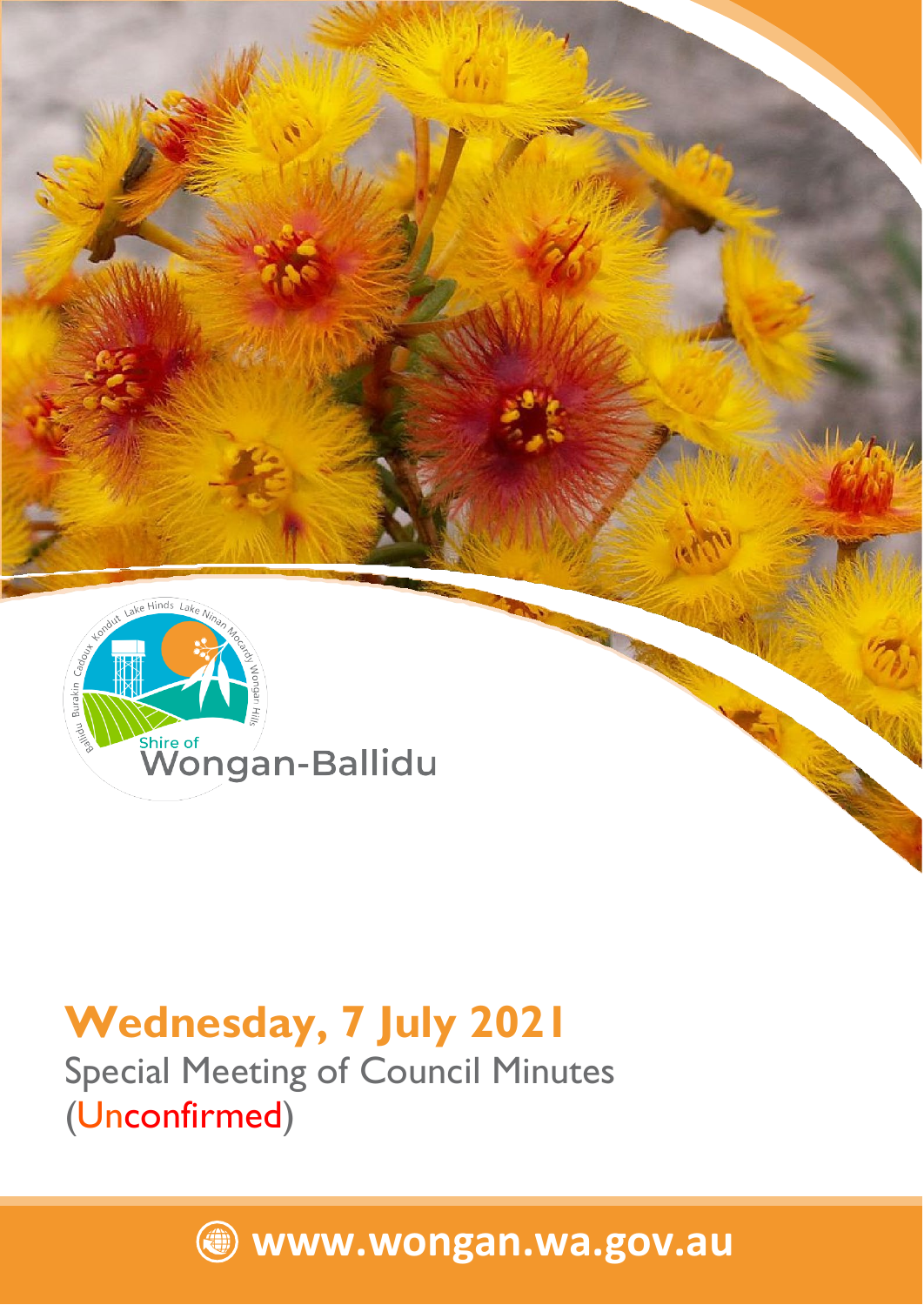## **MINUTES INDEX**

| 4. Chief Executive Officer's Annual Performance Review 2021 Appointment of Consultant. 4 |  |
|------------------------------------------------------------------------------------------|--|
|                                                                                          |  |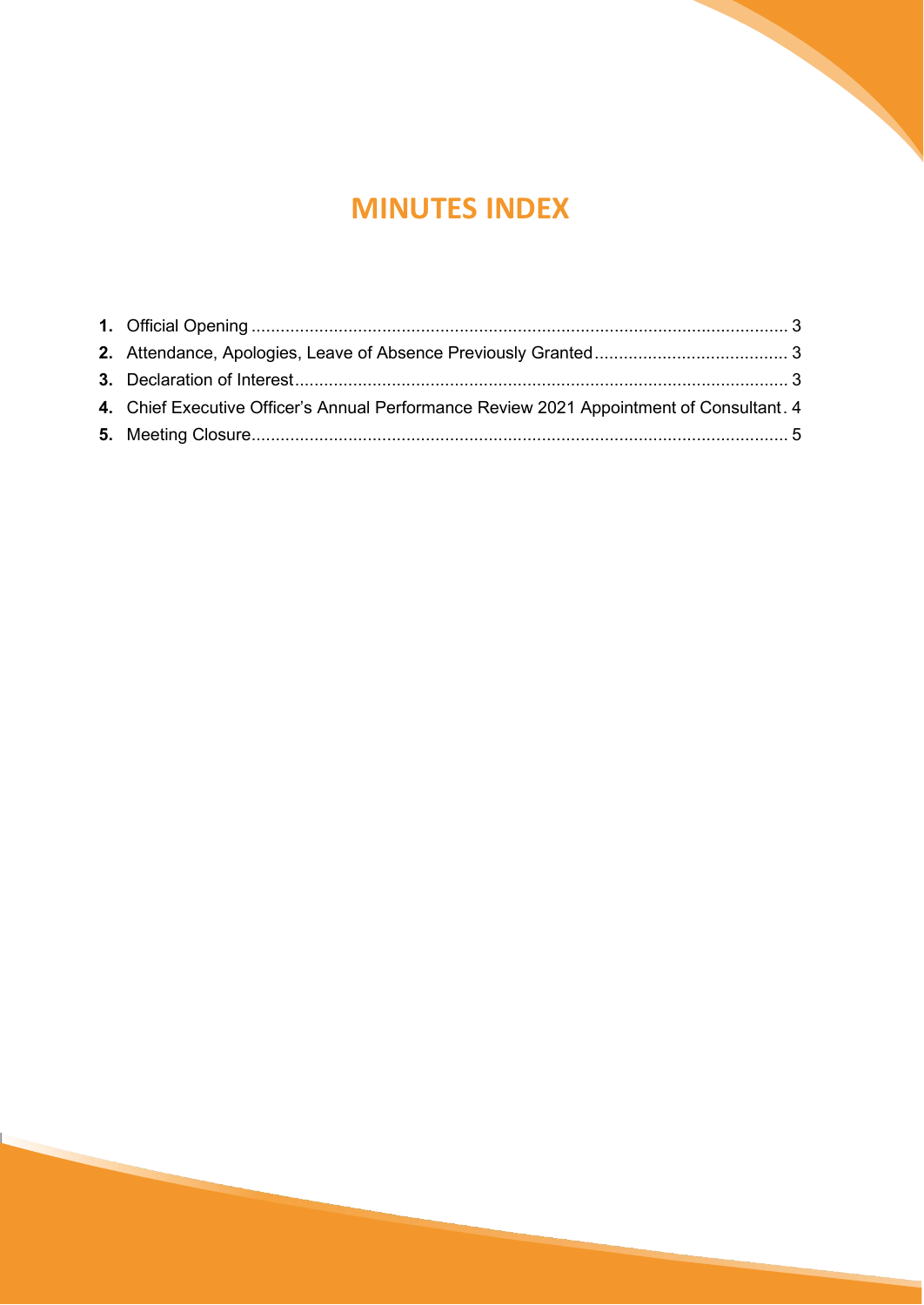## **SHIRE OF WONGAN-BALLIDU**

The Special Council Meeting held on Wednesday, 7 July 2021 commencing at 3.50pm.

## <span id="page-2-0"></span>**Item 1. ACKNOWLEDGEMENT OF COUNTRY / DECLARATION OF OPENING/ ANNOUNCEMENT OF VISITORS**

The Shire President declared the Meeting open at 3.50pm.

The Shire President provided an Acknowledgement of Country: -

*"I'd like to begin by acknowledging the Traditional Owners of the land on which we meet today. I would also like to pay my respects to Elders past and present."*

## **Item 2. [ATTENDANCE, APOLOGIES, LEAVE OF ABSENCE PREVIOUSLY GRANTED](#page-2-0)**

### **Attendance**

### **Councillors**

| Cr M Stephenson | <b>Shire President</b>        |
|-----------------|-------------------------------|
| Cr B West       | <b>Deputy Shire President</b> |
| Cr S Falconer   | Member                        |
| Cr A Tunstill   | Member                        |

## **Council Officers**

**Chief Executive Officer** Mr A Hart **Deputy Chief Executive Officer** Ms M Marcon Manager Regulatory Services<br>
Mr J McNulty Manager Community Services **Manager Community Services** 

## **Leave of Absence Previously Granted**<br>Cr S Boekeman Member

Cr S Boekeman Member<br>Cr E Ganzer Member Cr E Ganzer

**Apologies**

Manager Works & Services

### **Visitors**

Nil.

## **Item 3. DECLARATION OF INTEREST**

Nil.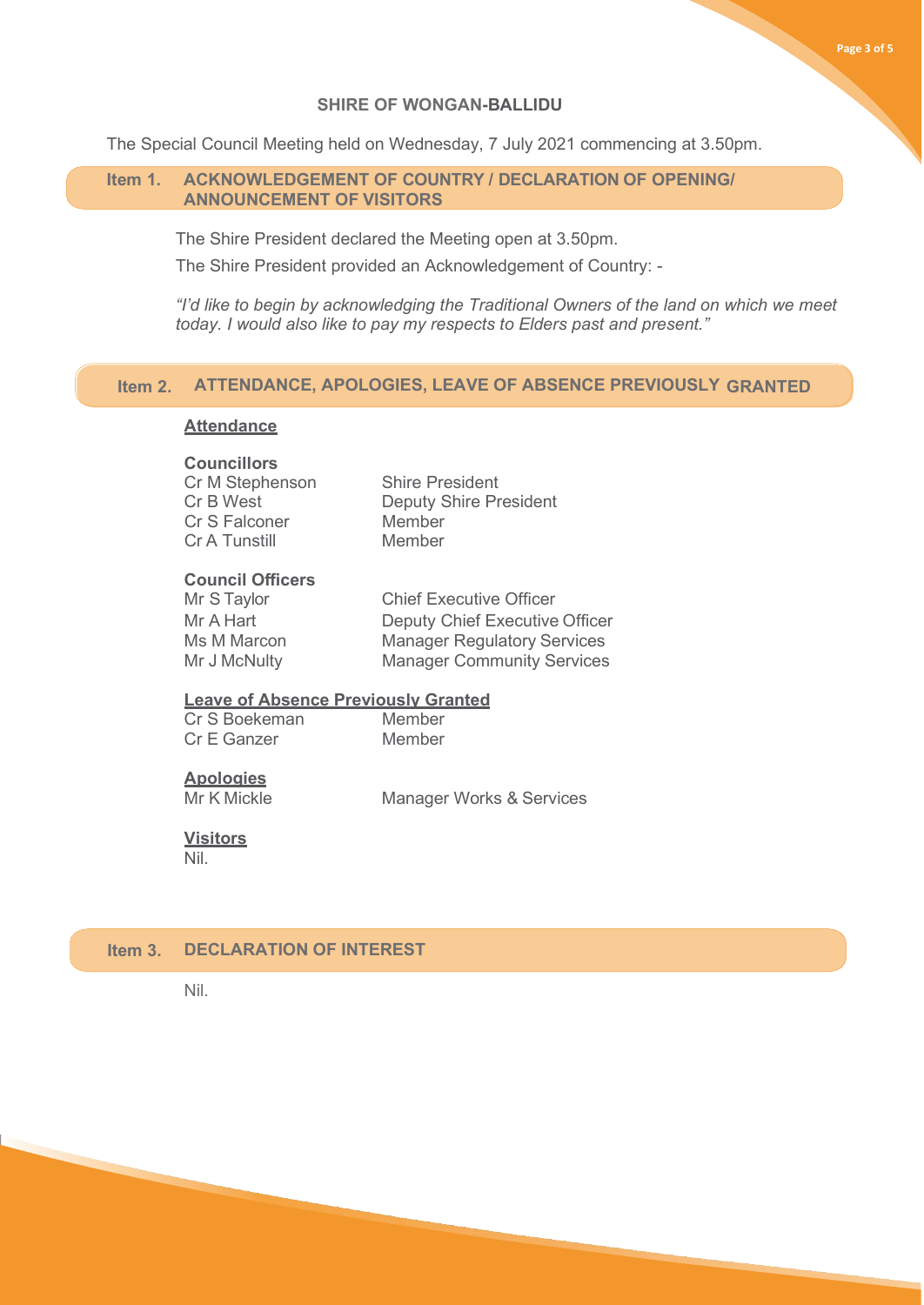## **Item 4. Chief Executive Officer's Annual Performance Review 2021 Appointment of Consultant**

**FILE REFERENCE: REPORT DATE:** 7 July 2021 **APPLICANT/PROPONENT:** N/A **OFFICER DISCLOSURE OF INTEREST: Nil PREVIOUS MEETING REFERENCES:** Nil<br>**AUTHOR:** Stu **ATTACHMENTS: Confidential:** Quotation from John Phillips

**Stuart Taylor, Chief Executive Officer** 

## **Confidentiality**

This report is CONFIDENTIAL in accordance with Section 5.23(2)(a) and (c) of the *Local Government Act 1995*, which permits the meeting to be closed to the public for business relating to the following:-

*(a) a matter affecting an employee or employees.* 

*(c) a contract entered into, or which may be entered into, by the local government and which relates to a matter to be discussed at the meeting.*

## **MOVED: Cr West SECONDED: Cr Falconer**

**That Council ACCEPTS the quotation from John Phillips to undertake the 2021 Annual Performance Review of the Chief Executive Officer. The review is to include all of Council.**

> *CARRIED: 4/0 RESOLUTION: 040721*